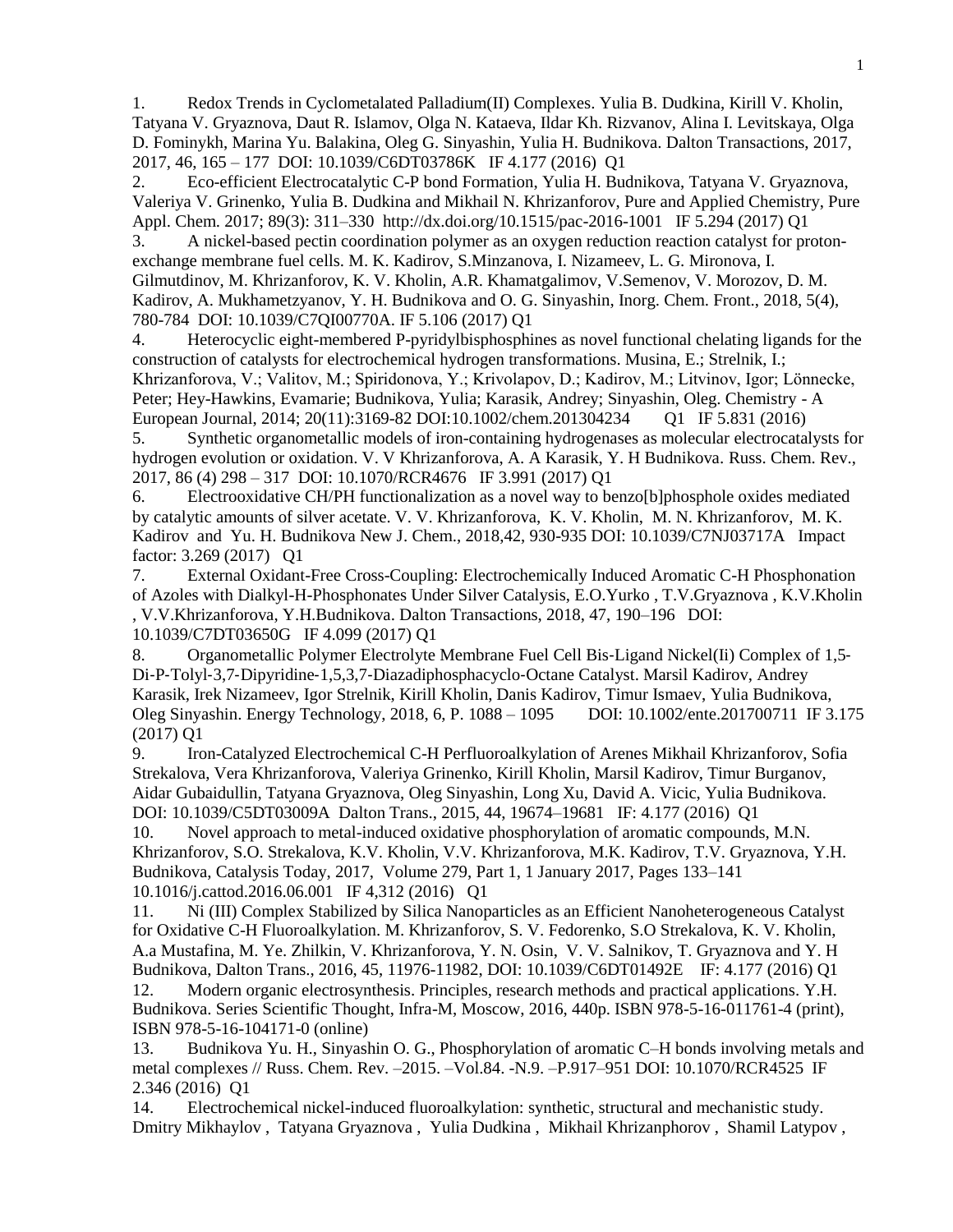Olga Kataeva , David A. Vicic , Oleg G. Sinyashin and Yulia Budnikova. Dalton Trans., 2012, 41, N1, 165-172. IF: 4.177 (2016) Q1

15. MII/MIII-Catalyzed ortho-Fluoroalkylation of 2-Phenylpyridine. Yulia B. Dudkina, Dmitry Y. Mikhaylov, Tatyana V. Gryaznova, Oleg G. Sinyashin, David A. Vicic, Yulia H. Budnikova. Eur. J. Org. Chem. 2012, 2114–2117 IF 3.068 (2016) Q1

16. Aromatic perfluoroalkylation with metal complexes in electrocatalytic conditions. Mikhail Khrizanforov, Tatyana Gryaznova, Oleg Sinyashin, Yulia Budnikova. Journal of Organometallic Chemistry. 718 (2012) 101-104 IF 2.336 (2016) Q1 (2016)

17. Electrochemical Ortho Functionalization of 2-Phenylpyridine with Perfluorocarboxylic Acids Catalyzed by Palladium in Higher Oxidation States. Yulia B. Dudkina, Dmitry Y. Mikhaylov, Tatyana V. Gryaznova, Artem I. Tufatullin, Olga N. Kataeva, David A. Vicic, Yulia H. Budnikova. Organometallics, 2013, 32, 4785−4792 DOI: 10.1021/om400492g IF 4.186 (2016) Q1

18. One-step synthesis of rccc- and rctt-diastereomers of novel calix[4]resorcinols based on a parathiophosphorylated derivative of benzaldehyde . I. R. Knyazeva, V. I. Sokolova, M. Gruner, W. D. Habicher, V. V. Syakaev, V. V. Khrizanforova, B.M. Gabidullin, A T. Gubaidullin, Yulia H. Budnikova, A. R. Burilov, M. A. Pudovik. Tetrahedron Letters 54 (2013) 3538–3542 IF 2.347 (2016)

19. Prospects of Synthetic Electrochemistry in the Development of New Methods of Electrocatalytic Fluoroalkylation. Dudkina Y.B., Khrizanforov M.N., Gryaznova T.V., Budnikova Y.H., Journal of Organometallic Chemistry. 2014. Volume 751, Pages 301–305 DOI 10.1016/j.jorganchem.2013.10.012 Q1 IF 2.336 (2016)

20. N,N′-Fused Bisphosphole: Heteroaromatic Molecule with Two-Coordinate and Formally Divalent Phosphorus. Synthesis, Electronic Structure, and Chemical Properties. Alexander N. Kornev, Vyacheslav V. Sushev, Yulia S. Panova, Olga V. Lukoyanova, Sergey Yu. Ketkov, Evgenii V. Baranov, Georgy K. Fukin, Mikhail A. Lopatin, Yulia G. Budnikova, and Gleb A. Abakumov, Inorg. Chem. 2014, 53, 3243−3252 Q1 IF 4.820 (2016)

21. Pyridine-directed palladium-catalyzed electrochemical phosphonation of C(sp2)-H bond T.V. Grayaznova , Y.B. Dudkina, D.R. Islamov, O.N. Kataeva, O.G. Sinyashin, D.A. Vicic, Yu.Н. Budnikova. J.Organomet. Chem. 785 (2015) 68-71. doi:10.1016/j.jorganchem.2015.03.001 Q1 IF 2.336 (2016)

22. First iron and cobalt(II) hexabromoclathrochelates: structural, magnetic, redox, and electrocatalytic behavior. A. V. Dolganov, A. S. Belov, V. V. Novikov, A. V. Vologzhanina, G. V. Romanenko, Y. G. Budnikova, Genrikh E. Zelinskii, M. I. Buzin, Yan Z. Voloshin. Dalton Trans., 2015, 44, 2476-2487 DOI: 10.1039/C4DT03082F Q1 IF: 4.177 (2016)

23. Nanoheterogeneous Catalysis in Electrochemically Induced Olefin Perfluoroalkylation. Yulia B. Dudkina, Tatyana V. Gryaznova, Yuri N. Osin, Vadim V. Salnikov, Nikolay A. Davydov, Svetlana V. Fedorenko, Asia R. Mustafina, David A. Vicic, Oleg G. Sinyashin, Yulia H. Budnikova. Dalton Transactions, 2015, 44, 8833 – 8838 DOI: 10.1039/C5DT00269A IF: 4.177 (2016) Q1

24. Unexpected ligand effect on the catalytic reaction rate acceleration for hydrogen production using biomimetic nickel electrocatalysts with 1,5-diaza-3,7-diphosphacyclooctanes. V. V. Khrizanforova, V. I.Morozov, E. I. Musina, M. N. Khrizanforov, D. A. Mironova, D. R. Islamov, O. N. Kataeva, A. A. Karasik, O. G. Sinyashin, Y. H. Budnikova. J.Organomet. Chem. 2015, V. 789–790, P. 14–21 http://dx.doi.org/10.1016/j.jorganchem.2015.04.044 Q1 IF 2.336 (2016)

25. Electrochemical properties of diphosphonate-bridged palladacycles and their reactivity in arene phosphonation. T. Gryaznova, Y. Dudkina, M. Khrizanforov, O. Sinyashin, O. Kataeva, Y. Budnikova. J.Solid State Electrochem. 2015, 19:2665–2672 DOI 10.1007/s10008-015-2875-y Impact Factor 2.509 (2017)

26. Cyclic Phosphino Amino Pyridines—Novel Instrument for Construction of Catalysts and Luminescent Materials. Phosphorus, Sulfur, and Silicon and the Related Elements. V. 190, Issue 5-6, 2015, pages 729-732 A. A. Karasik, E. I. Musina, I. D. Strelnik, A. S. Balueva, Y. H. Budnikova, O. G. Sinyashin DOI: 10.1080/10426507.2014.989431 Impact Factor: 0.723 (2016)

27. Novel paste electrodes based on phosphonium salt room temperature ionic liquids for studying the redox properties of insoluble compounds. M. N. Khrizanforov, D. M. Arkhipova, R. P. Shekurov, T. P. Gerasimova, V. V. Ermolaev, D. R. Islamov,V. A. Miluykov, O. N. Kataeva, V. V. Khrizanforova, O. G. Sinyashin, Y. H. Budnikova. J Solid State Electrochem (2015) 19:2883–2890 DOI 10.1007/s10008-015- 2901-0 Impact Factor 2.509 (2017)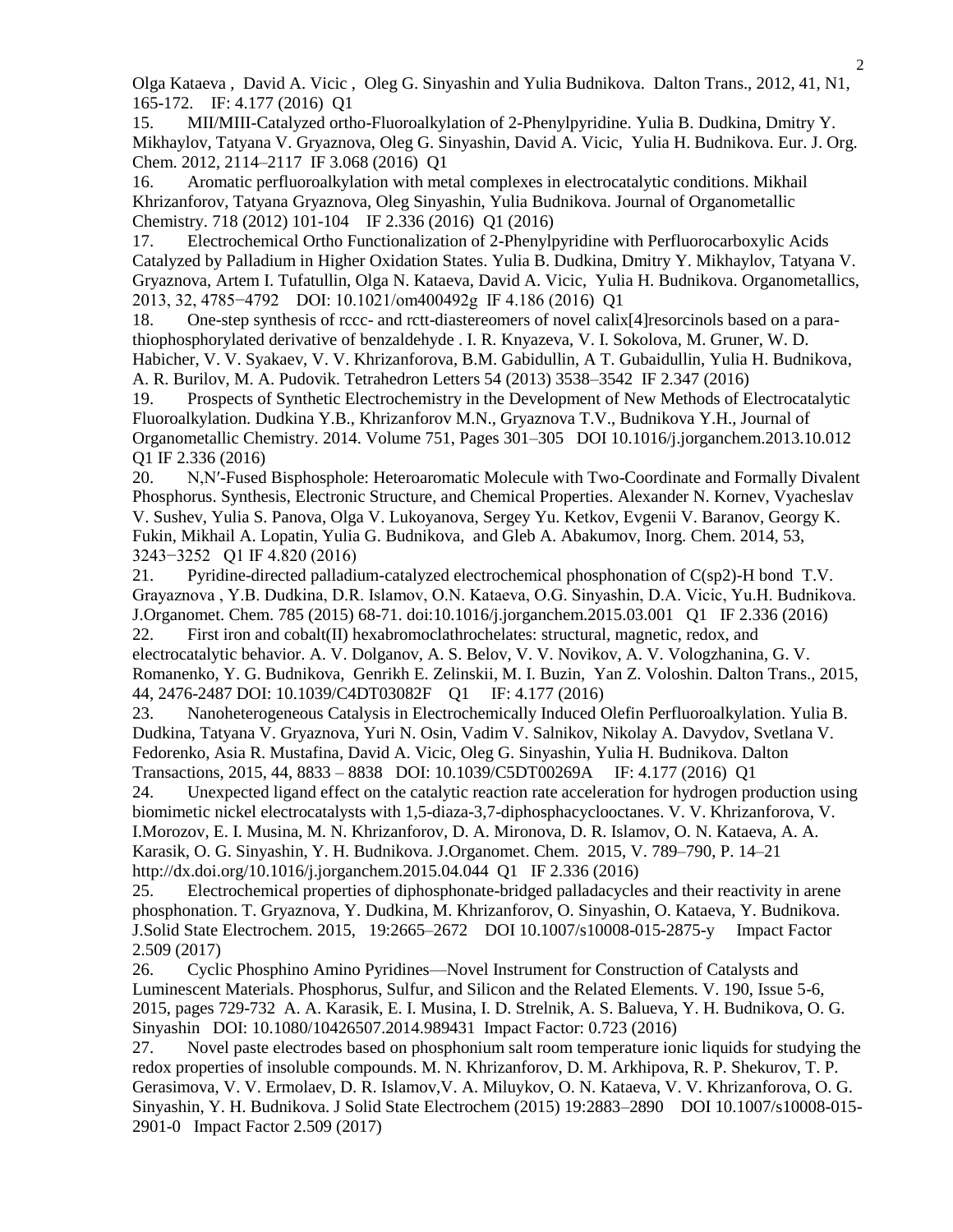28. Accessing perfluoroalkyl nickel(II), (III), and (IV) complexes bearing a readily attached  $[C4F8]$ ligand. S. Yu, Y. Dudkina, H. Wang, K. V. Kholin, M. K. Kadirov, Y. H. Budnikova and D. A. Vicic. : Dalton transactions, 2015, 44, 19443-19446 Q1 DOI: 10.1039/c5dt01771h. IF: 4.177 (2016) 29. Spectroelectrochemistry: ESR of Paramagnetic Intermediates in the Electron Transfer Series  $[Cr(bpy)3]n (n = 3+, 2+, 1+, 0, 1-)$ . K. Kholin, M. Valitov, V. Burilov, E. Tselischeva, S. Strekalova, A. Mustafina, Y. Budnikova, M. Kadirov (2015) Electrochimica Acta (2015), Volume 182, pp. 212-216 DOI information: 10.1016/j.electacta.2015.09.073 IF 4.803 (2016) Q1

30. Surface decoration of silica nanoparticles by Pd(0) deposition for catalytic application in aqueous solutions. S. Fedorenko, M. Jilkin , N. Nastapova, V. Yanilkin , O. Bochkova, V. Buriliov , I. Nizameev, G. Nasretdinova, M. Kadirov, A. Mustafina, Y. Budnikova. Colloids and Surfaces A: Physicochemical and Engineering Aspects. Volume 486, 5 December 2015, Pages 185–191. doi:10.1016/j.colsurfa.2015.09.044 IF 2.834 (2016)

31. Nickel Complexes Based on Thiophosphorylated Calix[4]resorcinols as Effective Catalysts for Hydrogen Evolution. V. V. Khrizanforova, I. R. Knyazeva, V. I. Matveeva (Sokolova), I. R. Nizameev, T. V. Gryaznova, M. K. Kadirov, A. R. Burilov, O. G. Sinyashin, Y. H. Budnikova. Electrocatalysis, 2015, V. 6, Issue 4, pp 357-364 (IF 2.089) (2016) DOI: 10.1007/s12678-015-0251-4

32. Crystal growth, dynamic and charge transfer properties of new coronene charge transfer complexes. Olga Kataeva, Mikhail Khrizanforov, Yulia Budnikova, Daut Islamov, Timur Burganov, Alexander Vandyukov, Konstantin Lyssenko, Benjamin Mahns, Markus Nohr, Silke Hampel, and Martin Knupfer. Cryst. Growth Des., 2016, 16 (1), pp 331–338 DOI 10.1021/acs.cgd.5b01301 IF 4.425 (2016) Q1

33. New Sterically-hindered o-Quinones Annelated with Metaldithiolate: Regiospecificity in Oxidative Addition Reactions of Bifacial Ligand to the Pd and Pt Complexes, K. A. Martyanov, V. K. Cherkasov, G. A. Abakumov, M. A. Samsonov, V. V. Khrizanforova, Y. H.Budnikova and V. A. Kuropatov, Dalton Trans., 2016, 45, 7400–7405 DOI: 10.1039/C6DT00769D Impact factor: 4.177 (2016) Q1

34. One-stage Synthesis of  $FeP(O)(OC<sub>2</sub>H<sub>5</sub>)<sub>2</sub>$  from Ferrocene and  $\alpha$ -Hydroxyethylphosphonate, Mikhail N. Khrizanforov, Sofia O. Strekalova, Kirill V. Kholin, Vera V. Khrizanforova, Valeriya V. Grinenko, Tatyana V. Gryaznova, Yulia H. Budnikova, DOI: 10.1039/C6RA04480H RSC Adv., 2016, 6, 42701-42707 Impact Factor: 3.289 (2016) Q1

35. Single-stage synthetic route to perfluoroalkylated arenes via electrocatalytic cross-coupling of organic halides using Co and Ni complexes. Mikhail Khrizanforov, Vera Khrizanforova, Vahid Mamedov, Nataliya Zhukova, Sofia Strekalova, Valeriya Grinenko, Tatyana Gryaznova, Oleg Sinyashin, Yulia Budnikova. Journal of Organometallic Chemistry 820 (2016) 82-88. IF 2.336 (2016) Q1 http://dx.doi.org/10.1016/j.jorganchem.2016.08.003

36. New one-pot method for the synthesis of pyrrolidinofullerenes. A. R. Tuktarov, Z. R. Shakirova, Yu. G. Budnikova, R. B. Salikhov and U. M. Dzhemilev, RSC Adv., 2016,6, 81847-81851 DOI: 10.1039/C6RA15519G Impact Factor: 3.289 (2016)

37. Oxygen Reduction Reaction Catalyzed by Nickel Complexes Based on Thiophosphorylated Calix[4]Resorcinols and Immobilized in Membrane Electrode Assembly of Fuel Cell. Dalton Transactions, 2016, 45, 16157 – 16161 DOI: 10.1039/C6DT02881K IF: 4.099 (2017) Q1

38. Push-pull isomeric chromophores with vinyl- and divinylquinoxaline-2-one units as  $\Box$ -electron bridge: Synthesis, photophysical, thermal and electro-chemical properties. Alexey A. Kalinin, Sirina M. Sharipova, Timur I. Burganov, Yulia B. Dudkina, Ayrat R. Khamatgalimov, Sergey A. Katsyuba, Yulia H. Budnikova, Marina Yu. Balakina, Dyes and Pigments 146 (2017) 82-91 IF 3.767 (2017) Q1

39. V V Khrizanforova, A A Karasik, Yu H Budnikova, "Synthetic organometallic iron hy-drogenase models as molecular electrocatalysts for hydrogen evolution or oxidation", RUSS CHEM REV, 2017, 86, N 4, 298–317 IF 3.991 (2017) Q1

40. Electron transfer and unusual chemical transformations of F4-TCNQ in the reaction with Mnphthalocyanine. Olga Kataeva, Kirill Metlushka, Kamil Ivshin, Airat Kiiamov,Vladimir Alfonsov, Mikhail Khrizanforov, Yulia Budnikova,Oleg Sinyashin, Yulia Krupskaya, Vladislav Kataev, BerndBüchner, and Martin Knupfer. Eur. J. Inorg. Chem. 2018, 3344–3353 DOI 10.1002/ejic.201800641 IF 2.507 (2017) Q1